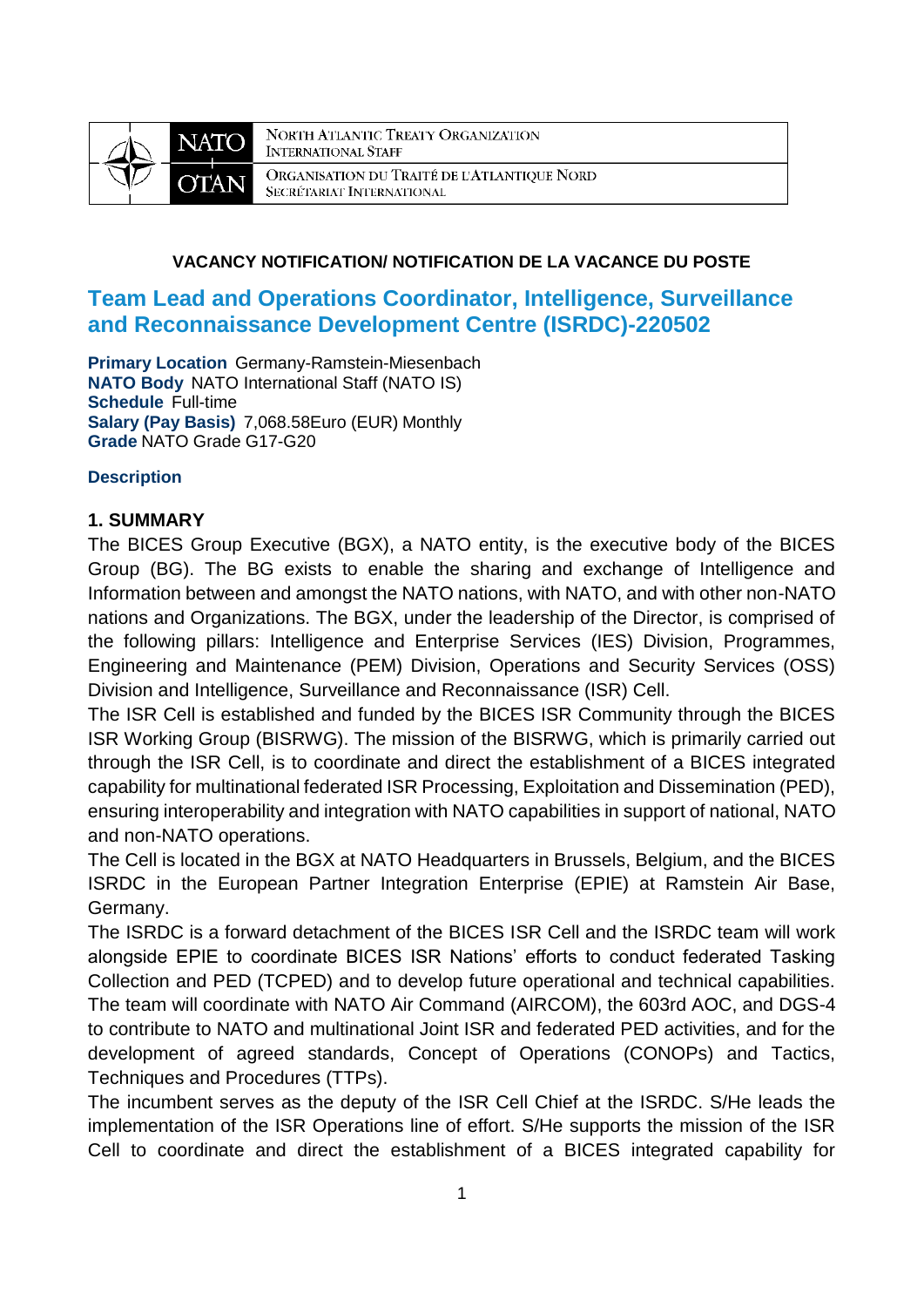multinational federated ISR PED. The incumbent will ensure interoperability and integration with NATO capabilities in support of national, NATO and non-NATO operations by focusing on the ability to effectively conduct ISR operations on the BICES network. S/He coordinates and schedules the operational and technical implementation for the establishment of an enduring BICES-enabled ISR capability, focused on functional intelligence and ISR capabilities. Furthermore, the incumbent leads operational tests and demonstrations to validate and implement CONOPs and ensure the effectiveness of BICES-enabled ISR capabilities.

# **2. QUALIFICATIONS AND EXPERIENCE**

# **Essential**

The incumbent must:

- have a University degree in a relevant technical (i.e., information technology or engineering) or social science field (e.g. military science, international relations, strategic studies):
- have at least 5 years' experience in ISR operations, with a focus on operational airborne ISR;
- possess extensive experience with TCPED cycle activities, with specific focus on airborne ISR operations at the national or NATO level, including NATO operations.
- have excellent communication skills and proven ability to communicate effectively orally and in writing with very good briefing skills;

### **Desirable**

The following will be considered an advantage:

- Masters of Arts degree in International Affairs, or equivalent:
- familiarity with BICES systems and procedures;
- experience in the MAJIIC project, the NATO Communication Information Agency Joint ISR Service Line, or with STANAG 4559 Coalition Shared Dataservers;
- familiarity with geospatial intelligence management tools, both for imagery tasking and exploitation;
- familiarity with US ISR organizations such as U.S. Air Forces in Europe (USAFE), EPIE and Distributed Common Ground/Surface System (DCGS) Enterprise CONOPs;
- familiarity with national and/or NATO ISR doctrine and intelligence systems;
- knowledge of intelligence collection and exploitation organizations and systems, concept, technology and security, such as BICES;
- knowledge of Automated Data Processing (ADP) systems;
- experience in participating in national, EU and/or NATO Working Groups;
- awareness of systems security issues;
- certification in Project Management (PRINCE2 Practitioner or equivalent).

# **3. MAIN ACCOUNTABILITIES**

## **Expertise Development**

Apply knowledge and experience to support the ISR Cell Chief in the management of the ISRDC. Present clearly, concisely and effectively to senior NATO and national officials. Support the ISR PED activities of BICES nations working through the US EPIE and other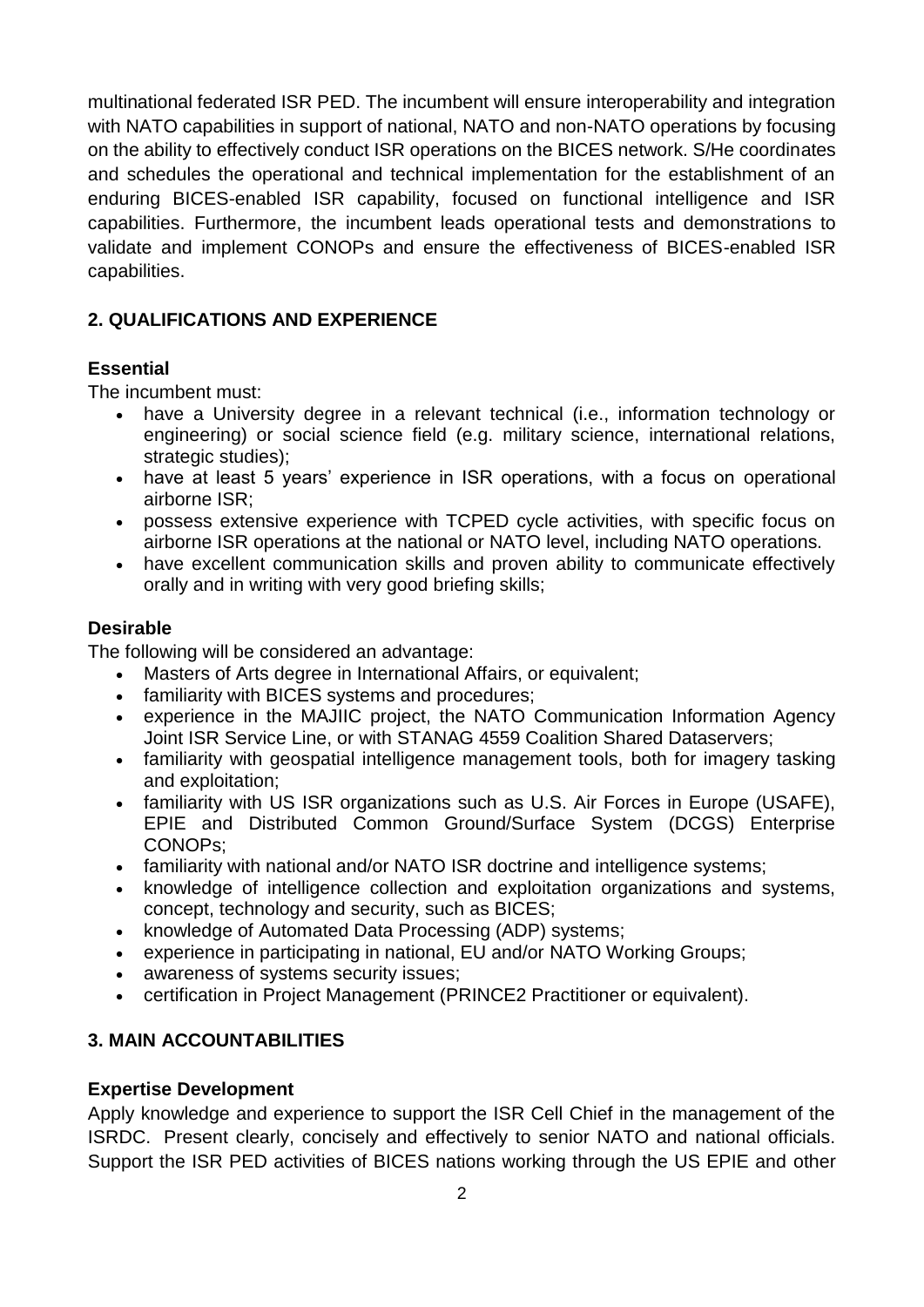similar multinational or national organizations within the BICES construct. Support, resolve and prioritize national ISR efforts within BICES, by addressing multiple scenarios as well as incorporating the NATO Joint ISR (JISR) initiative efforts.

## **Financial Management**

Contribute to the development of financial plans and the annual budgets of the ISR Cell and ensure that funds allocated to the ISRDC are used as directed by the ISR Cell Chief and in compliance with the BGX Financial Regulations.

## **Knowledge Management**

Oversee the development of programmes of work, concepts, strategies and food for thought papers and prepare items to be discussed at the BISRWG. Communicate with nations to assist with the development of their national implementation plans. Provide content for publication on the ISR SharePoint portal in accordance with the processes and procedures of the ISR Cell and in coordination with the Information and Knowledge Manager of the ISR Cell.

## **Organisational Efficiencies**

Challenge staff to develop creative solutions and implement improvement initiatives. Implement a flexible use of human resources in order to ensure the efficient operation of the ISRDC. Review job descriptions and duties of staff annually as part of objective setting and ensure the ISRDC is functioning optimally and supporting the BISRWG mission.

#### **People Management**

Lead and oversee the staff of the ISRDC to ensure the ISR development centre and BICES ISR working group missions are achieved. Ensure that all staff under her/his responsibilities are clear on organisational objectives. Provide regular and fair feedback on performance informally as appropriate and via the Performance Review and Development (PRD) system. Enable the professional development of staff and provide coaching/guidance, as required. Cultivate a motivating and effective workplace.

#### **Planning and Execution**

Oversee the development, planning, implementation and assessment of the ISR programmes and activities for the ISRDC. Support the ISR Cell Chief, BISWRG Chair and Secretary in the performance of their duties. Provide appropriate inputs to both the Programme of Work (POW), Medium Term Plan (MTP) and Strategic Plan of the ISR Cell via the ISR Cell Chief. Coordinate testing schedules to ensure coherence with overall implementation plans.

## **Policy Development**

Coordinate the production, by the ISR Cell and with the support of the US EPIE, of all relevant ISR CONOPs, Standard Operating Procedures (SOPs) and TTPs required in the BICES multinational environment, ensuring they are coherent with the relevant NATO standards such as the Allied Joint Publication (AJP) 2.7, Allied Intelligence Publication (AIntP) 14 and AIntP 16.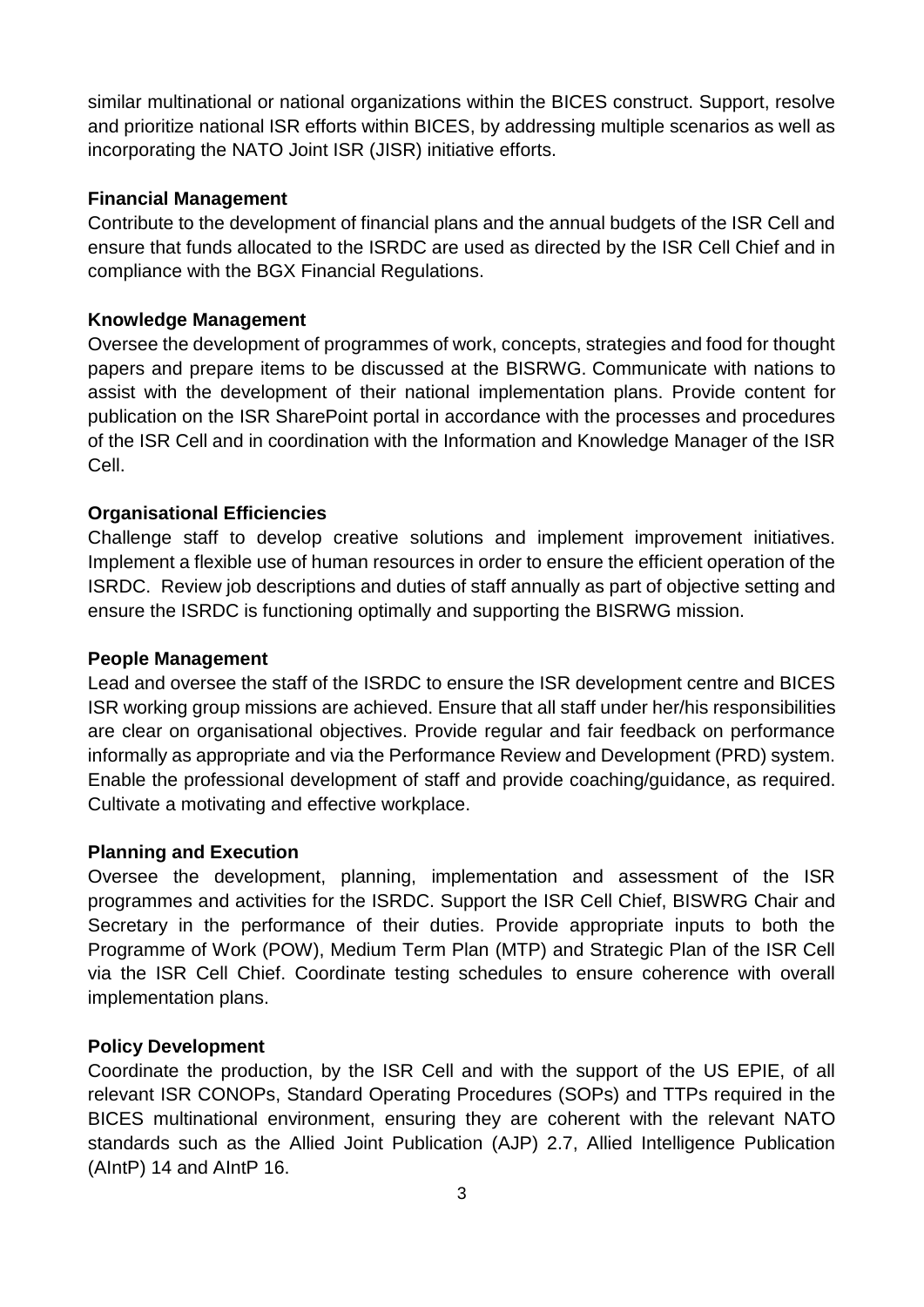## **Project Management**

Lead the implementation of the ISR operations lines of effort at the ISRDC. Support the mission of the ISR Cell to coordinate and direct the establishment of a BICES integrated capability for multinational federated ISR PED, ensuring interoperability and integration with NATO capabilities in support of national, NATO and non-NATO operations by focusing on the ability to effectively conduct ISR operations on the BICES network.

# **Stakeholder Management**

Be the main point of contact for the ISR Cell Chief and BICES ISR nations with EPIE. Work closely with the other ISR Cell personnel and EPIE to ensure BISRWG and BICES objectives are met in a coordinated, timely and cost-effective manner. Perform any other duty as required.

# **4. INTERRELATIONSHIPS**

The incumbent reports to the ISR Cell Chief. S/He supervises the staff of the ISRDC. Additionally, the incumbent coordinates and interacts with other ISR and BGX staff, in particular from the OSS and PEM Divisions.

Direct reports: 2 Indirect reports: N/A

# **5. COMPETENCIES**

- **Achievement: Creates own measures of excellence and improves performance.** Keeps track of, and measures outcomes against self-imposed standards of excellence (i.e. not imposed by others such as management or customers). Makes specific changes in the system or in own work methods to improve performance. Proactively seeks out changes in work assignments to increase personal effectiveness.
- **Analytical Thinking: Sees multiple relationships.** Links causes and consequences at increasingly complex levels. Relates information objectively to reach logical conclusions and develops solutions.
- **Clarity and Accuracy: Monitors others' work for clarity.** Monitors quality of others' work. Checks to see that procedures are followed.
- **Conceptual Thinking: Applies learned concepts.** Uses knowledge of theory or trends to examine current situations. Evaluates work concepts, methods and tools and then applies or adapts them appropriately to the situation.
- **Customer Service Orientation: Makes things better for the customer, addressing underlying customer needs.** Considers the underlying needs of the customer when offering products or services. Works to understand and anticipate the customer's current and future requirements beyond those currently expressed.
- **Impact and Influence: Uses indirect influence.** Pursues indirect as well as direct lines of influence: "get A to show B, so B will tell C and…"Influences audiences at more than one level or forum, with each step adapted to the specific audience. Uses experts or third parties to help the influencing process.
- **Initiative: Is decisive in a time-sensitive situation.** Acts quickly and decisively in a crisis or other time-sensitive situation. Is unafraid to propose and/or take action when the norm would be to wait, study the situation and hope the problem will resolve itself.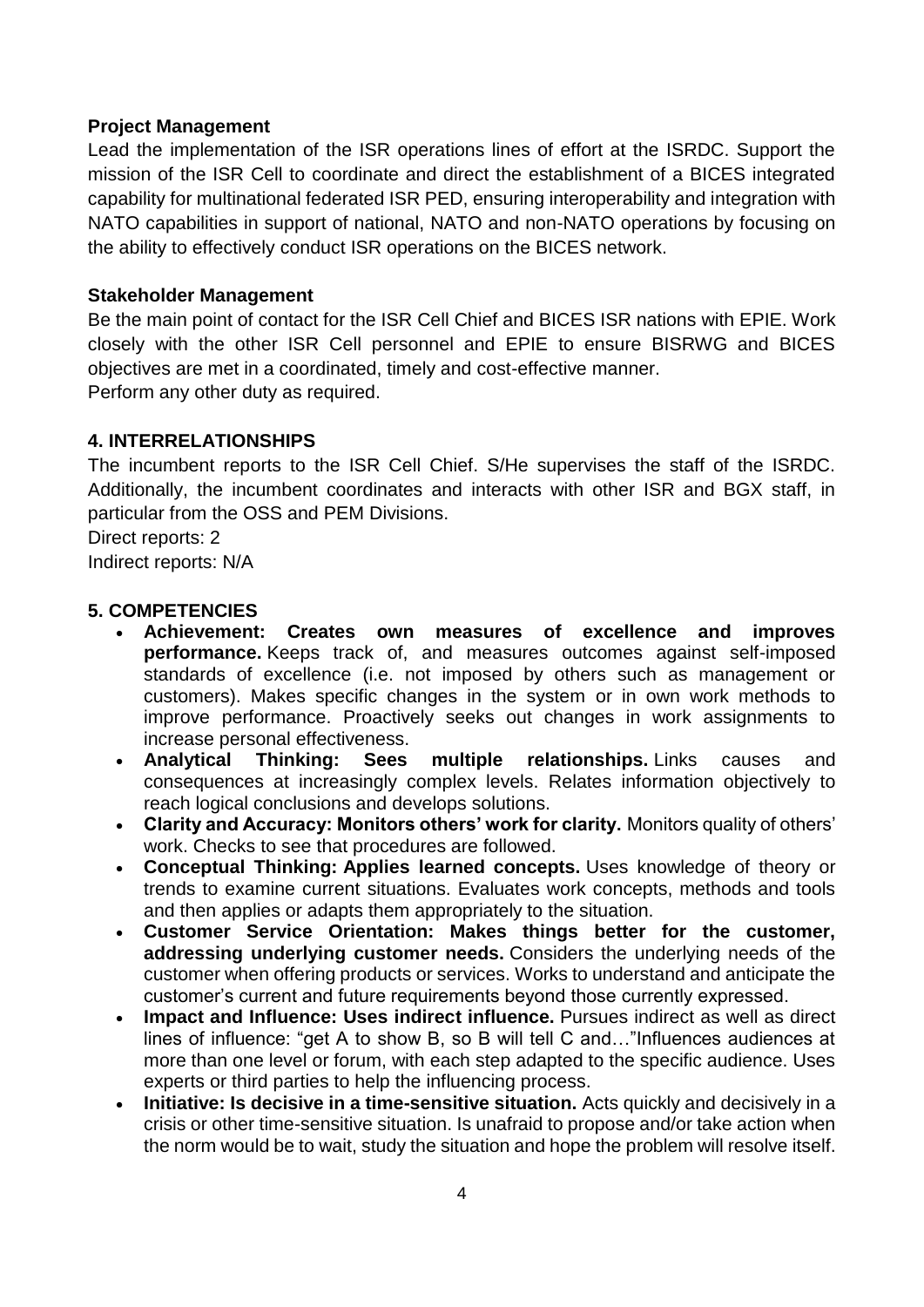**Teamwork: Solicits inputs and encourages others.** Displays willingness to learn from others, including subordinates and peers. Solicits ideas and opinions to shape specific decisions or plans. Publicly credits the team rather than taking credit for self.

# **6. CONTRACT**

Contract to be offered to the successful applicant: Definite duration contract of three years; possibility of renewal for up to a further six years in 3-year increments; possibility of an indefinite duration contract thereafter.

Contract clause applicable:

The maximum period of service foreseen in this post is 9 years. The successful applicant will be offered a 3-year definite duration contract, which may be renewed for a further period of up to 6 years, in 3-year increments which may be followed by an indefinite duration contract.

If the successful applicant is seconded from the national administration of one of NATO's member States, a 3-year definite duration contract will be offered, which may be renewed for a further period of up to 6 years, in 3-year increments, subject also to the agreement of the national authority concerned. The maximum period of service in the post as a seconded staff member is nine years.

Serving staff will be offered a contract in accordance with the NATO Civilian Personnel Regulations.

NOTE:

Irrespective of previous qualifications and experience, candidates for twin-graded posts will be appointed at the lower grade. Advancement to the higher grade is not automatic, and will not normally take place during the first three years of service in the post.

Under specific circumstances, serving staff members may be appointed directly to the higher grade, and a period of three years might be reduced by up to twenty four months for external candidates. These circumstances are described in the IS directive on twin-graded posts.

# **7. RECRUITMENT PROCESS**

Please note that we can only accept applications from nationals of NATO member countries. Applications must be submitted using e-recruitment system, as applicable:

- For NATO civilian staff members only: please apply via the internal recruitment portal [\(link\)](https://nato.taleo.net/careersection/1/jobsearch.ftl?lang=en);
- For all other applications: www.nato.int/recruitment

Please note that at the time of the interviews, candidates will be asked to provide evidence of their education and professional experience as relevant for this vacancy.

Appointment will be subject to receipt of a security clearance (provided by the national Authorities of the selected candidate) and approval of the candidate's medical file by the NATO Medical Adviser.

More information about the recruitment process and conditions of employment, can be found at our website (http://www.nato.int/cps/en/natolive/recruit-hq-e.htm).

Appointment will be subject to receipt of a **security clearance** (provided by the national Authorities of the selected candidate), approval of the candidate's **medical file** by the NATO Medical Adviser and the successful completion of the **accreditation** and notification process by the relevant authorities.